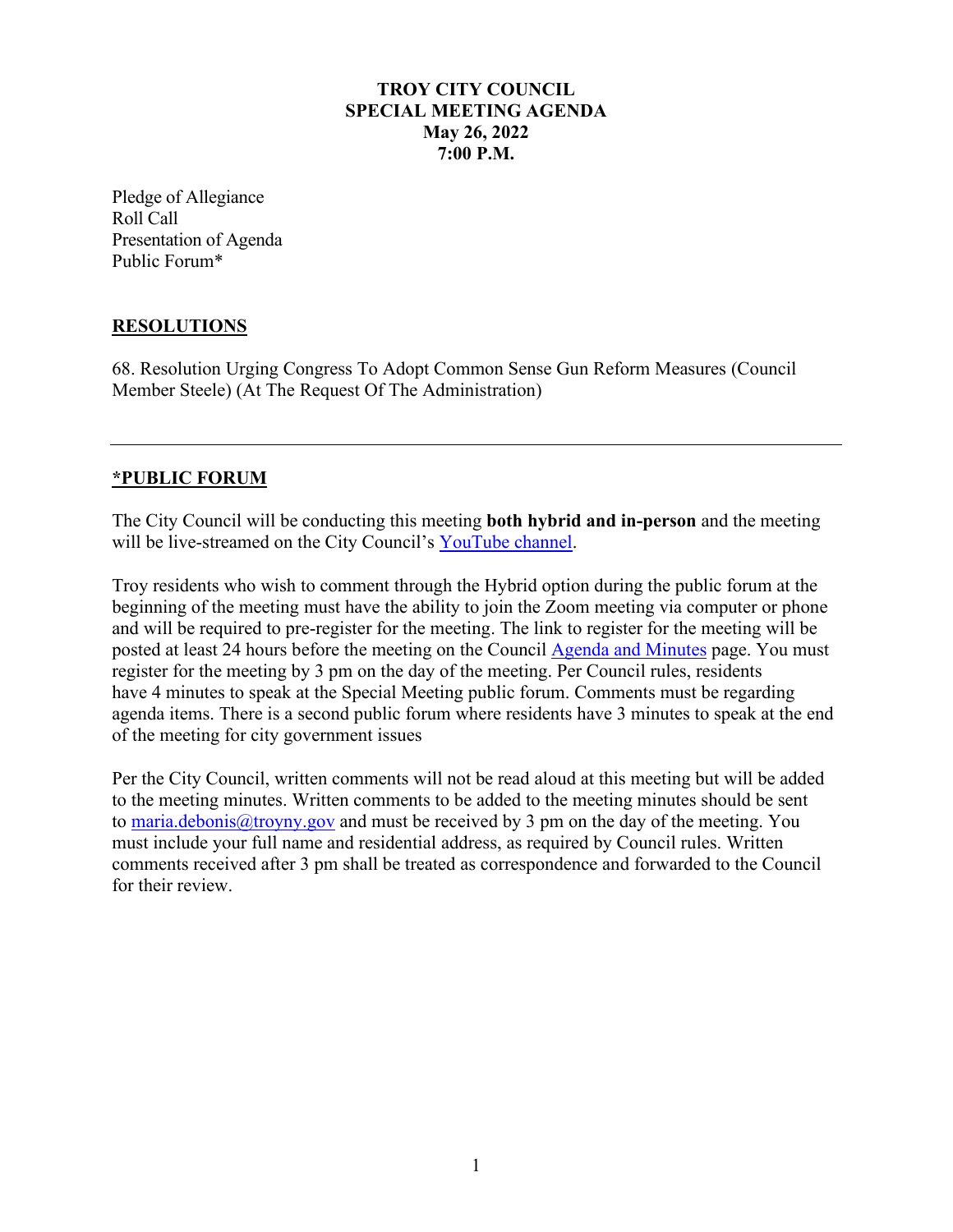### **RESOLUTION URGING CONGRESS TO ADOPT COMMON SENSE GUN REFORM MEASURES**

**WHEREAS**, on May 24, 2022, an 18-year-old armed with an assault weapon murdered 19 children and two adult teachers during a mass shooting at an elementary school in Uvalde, Texas; and

**WHEREAS**, on May 14, 2022, a racist attack at a grocery store in a predominantly Black neighborhood in Buffalo, New York, left 10 Black residents dead from injuries caused by another 18-year-old individual armed with an assault rifle; and

**WHEREAS**, the United States has seen more than 200 mass shootings in 2022, with 27 occurring at schools, a rate of frequency that averages approximately 10 mass shootings a week; and

**WHEREAS**, a recent report from the Johns Hopkins Center for Gun Violence Solutions which analyzed CDC firearm fatality data for 2020 found that guns were the leading cause of death among children and teens in 2020; and

**WHEREAS**, there is broad bipartisan support in communities across the United States for common-sense measures that restrict access to weapons of war and reduce the possibility of mass shooting events; and

**WHEREAS**, the U.S. House of Representatives passed H.R. 8, the Bipartisan Background Checks Act of 2021, on March 11th of last year with overwhelming support, which if enacted would require that nearly every gun sale in the U.S. be subject to a background check, including "private sales" at gun shows and those conducted over the internet; and

**WHEREAS**, the U.S. Senate has been unable to pass this common-sense gun reform legislation, which reflects an era of deep political division and an unwillingness to address an actual life-or-death issue for countless families across this country; and

**WHEREAS**, the City of Troy has experienced our own tragedies involving gun violence, some of which resulted in the death of young children caused by illegally obtained guns which are brought from neighboring states to communities across New York, including Troy; and

**WHEREAS**, background checks for private sales would help reduce the flow of guns into our state and reduce these incidents that have become all too common; and

**WHEREAS**, residents, neighbors, and elected leaders in Troy need to speak up and advocate for reasonable measures from the federal government that limit access to assault weapons and implement processes that prevent future violent incidents involving guns.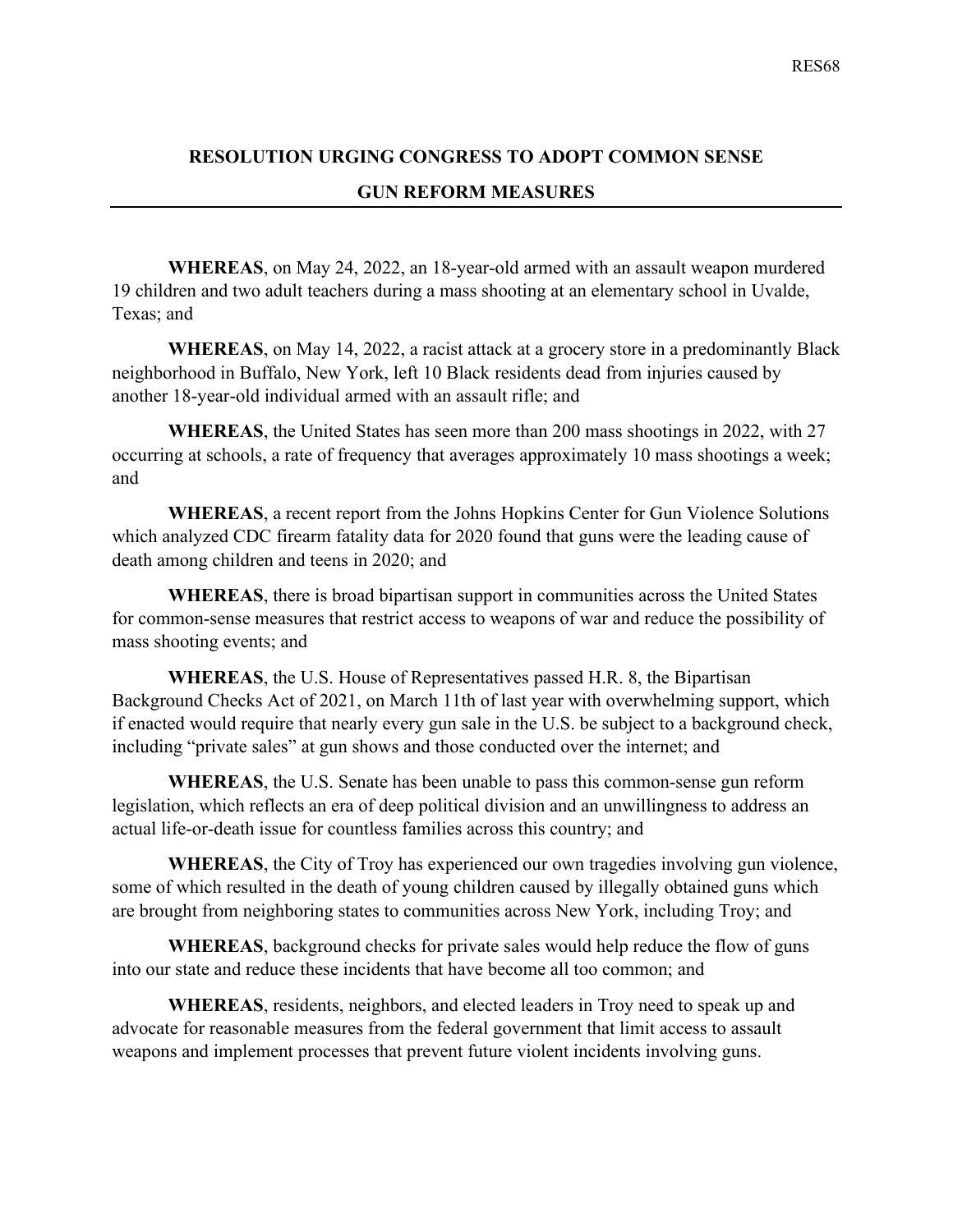**NOW, THEREFORE, BE IT RESOLVED**, the City of Troy, New York, in City Council convened:

(1) extends its condolences to the victims of the recent mass shooting events in Uvalde, TX, and Buffalo, NY;

(2) calls on the United States Congress, specifically the U.S. Senate, to approve commonsense gun reform legislation, including H.R. 8, that would implement a federal background check for purchases of firearms, implement waiting periods, and reduce access to guns and other assault weapons;

(3) calls on the Executive and Legislative offices of municipalities across the country to join us in urging the U.S. Congress to swiftly take common sense steps to protect our communities from the senseless carnage that results from unfettered access to guns; and

**BE IT FURTHER RESOLVED,** that the Clerk of the City transmit copies of this Resolution to the Majority and Minority Leaders of the United States Senate, the Speaker of the House of Representatives, and the Leader of the House of Representatives Republican Caucus.

Approved as to form, 2022

Richard T. Morrissey, Corporation Counsel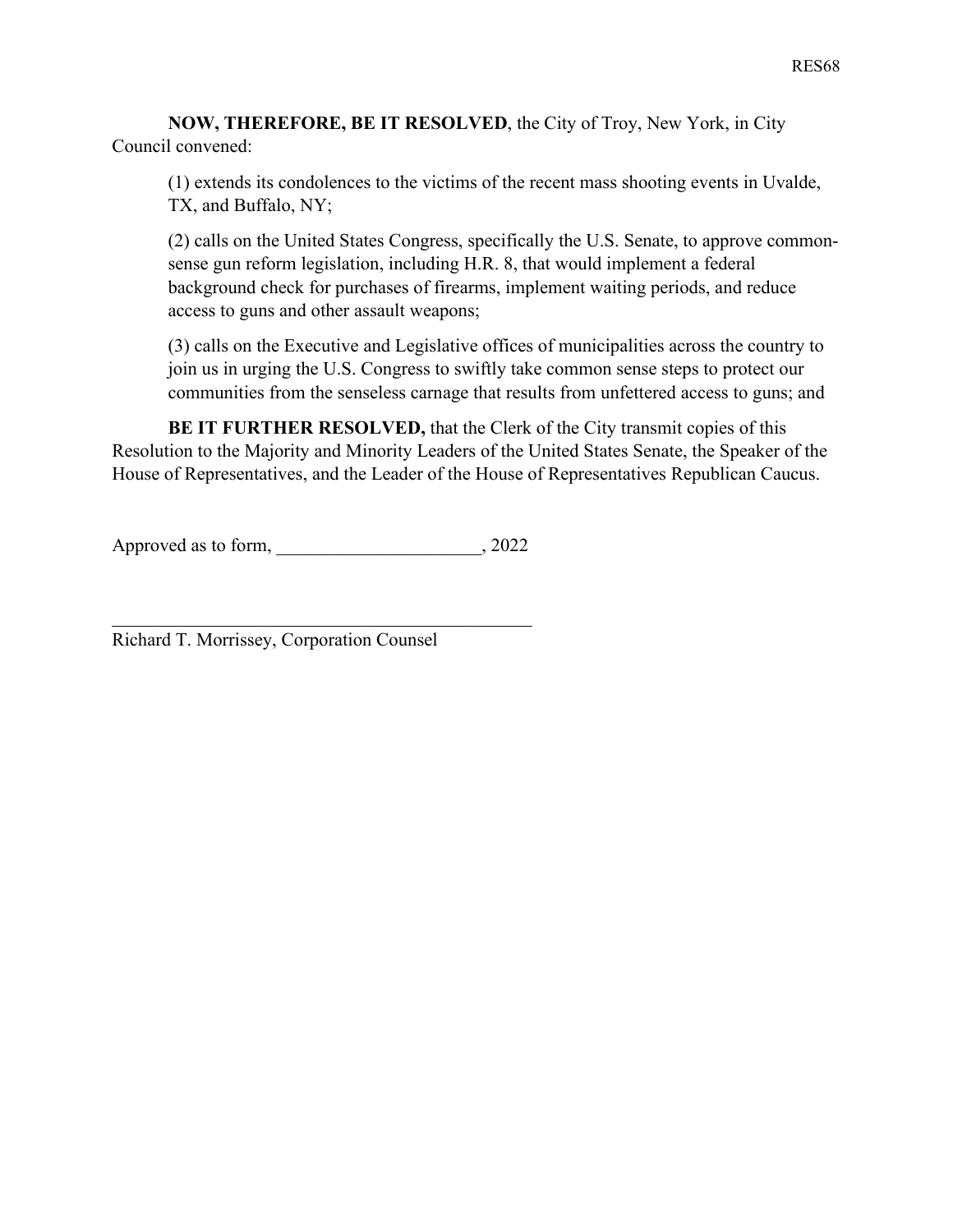#### MEMO IN SUPPORT

We all watched in horror on Tuesday as yet another mass shooting event unfolded. An 18-year-old murdered 19 children and two adult teachers during a mass shooting in Uvalde, Texas. This individual was armed with an assault weapon, one designed for military use but is now readily accessible to the public.

Another 21 families were torn apart by yet another mass killing in this country. Less than two weeks ago, another 10 families lost loved ones during a racist attack at a grocery store in a predominantly-Black neighborhood in Buffalo, New York.

The poor people in Uvalde, TX, and Buffalo, NY and San Bernadino, CA and the 251 other communities around the country that have experienced mass shootings this year alone do not need our thoughts or prayers. They do not need our silence.

They need our voices, and they need our action: NOW.

We need to ask the existential question: In the Unites States of America, are the lives of our children worth more to us than our assault rifles?

This is a democracy and there is broad bipartisan support for common sense measures that can limit access to these weapons of war and reduce the chances that another horrific incident will happen again.

An overwhelming majority of Americans support universal background checks, bans on sale of assault rifles, and institution of red flag laws.

The U.S. House of Representatives passed H.R. 8, the Bipartisan Background Checks Act of 2021, on March 11th of last year with overwhelming support. If enacted, nearly every gun sale in the U.S. would be subject to a background check; this would include so-called "private sales" at gun shows and those conducted over the internet.

Unfortunately, the U.S. Senate has been unable to pass this common-sense gun reform legislation. It reflects an era of deep political division and an unwillingness to address a literal life-or-death issue for countless families across this country for fear of the powerful gun lobby and a small minority of Americans who hold access to assault weapons above the lives of their neighbors.

Common-sense gun reform legislation is not just about mass shooting events. We have experienced our own tragedies here in Troy involving gun violence, some involving the death of young children killed by gunfire. While these crimes often involve the use of illegally obtained guns, the iron pipeline from neighboring states delivers these weapons to communities across New York, including Troy. Background checks for private sales would help reduce the flow of guns into our state and reduce incidents that have become all too common.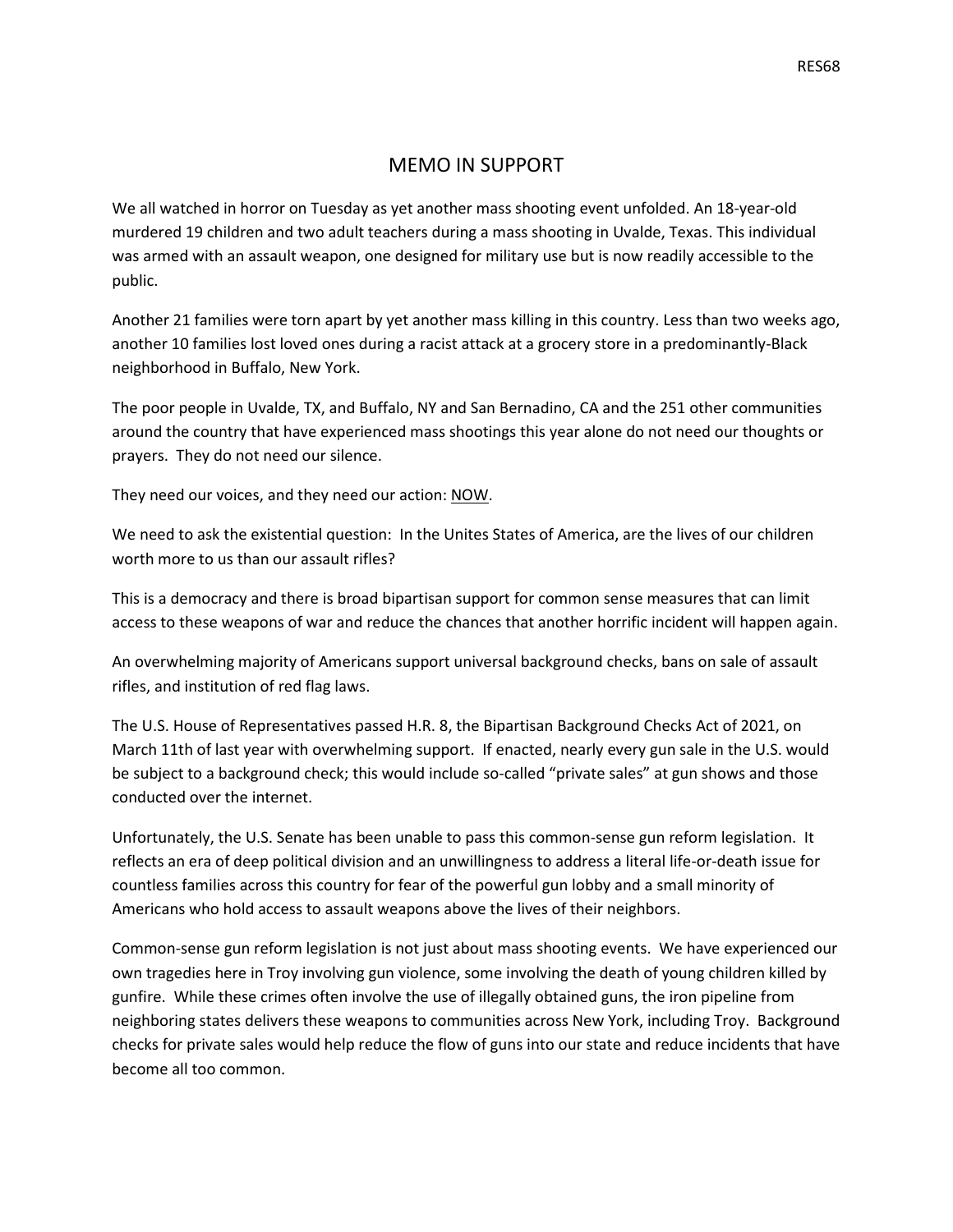117TH CONGRESS 1ST SESSION

# **H. R. 8**

## **AN ACT**

To require a background check for every firearm sale.

*Be it enacted by the Senate and House of Representatives of the United States of America in Congress assembled,*

#### **SECTION 1. SHORT TITLE.**

This Act may be cited as the "Bipartisan Background Checks Act of 2021".

### **SEC. 2. PURPOSE.**

The purpose of this Act is to utilize the current background checks process in the United States to ensure individuals prohibited from gun purchase or possession are not able to obtain firearms.

#### **SEC. 3. FIREARMS TRANSFERS.**

(a) IN GENERAL.—Section 922 of title 18, United States Code, is amended by adding at the end the following:

"(aa)  $(1)$  (A) It shall be unlawful for any person who is not a licensed importer, licensed manufacturer, or licensed dealer to transfer a firearm to any other person who is not so licensed, unless a licensed importer, licensed manufacturer, or licensed dealer has first taken possession of the firearm for the purpose of complying with subsection (t).

"(B) Upon taking possession of a firearm under subparagraph (A), a licensee shall comply with all requirements of this chapter as if the licensee were transferring the firearm from the inventory of the licensee to the unlicensed transferee.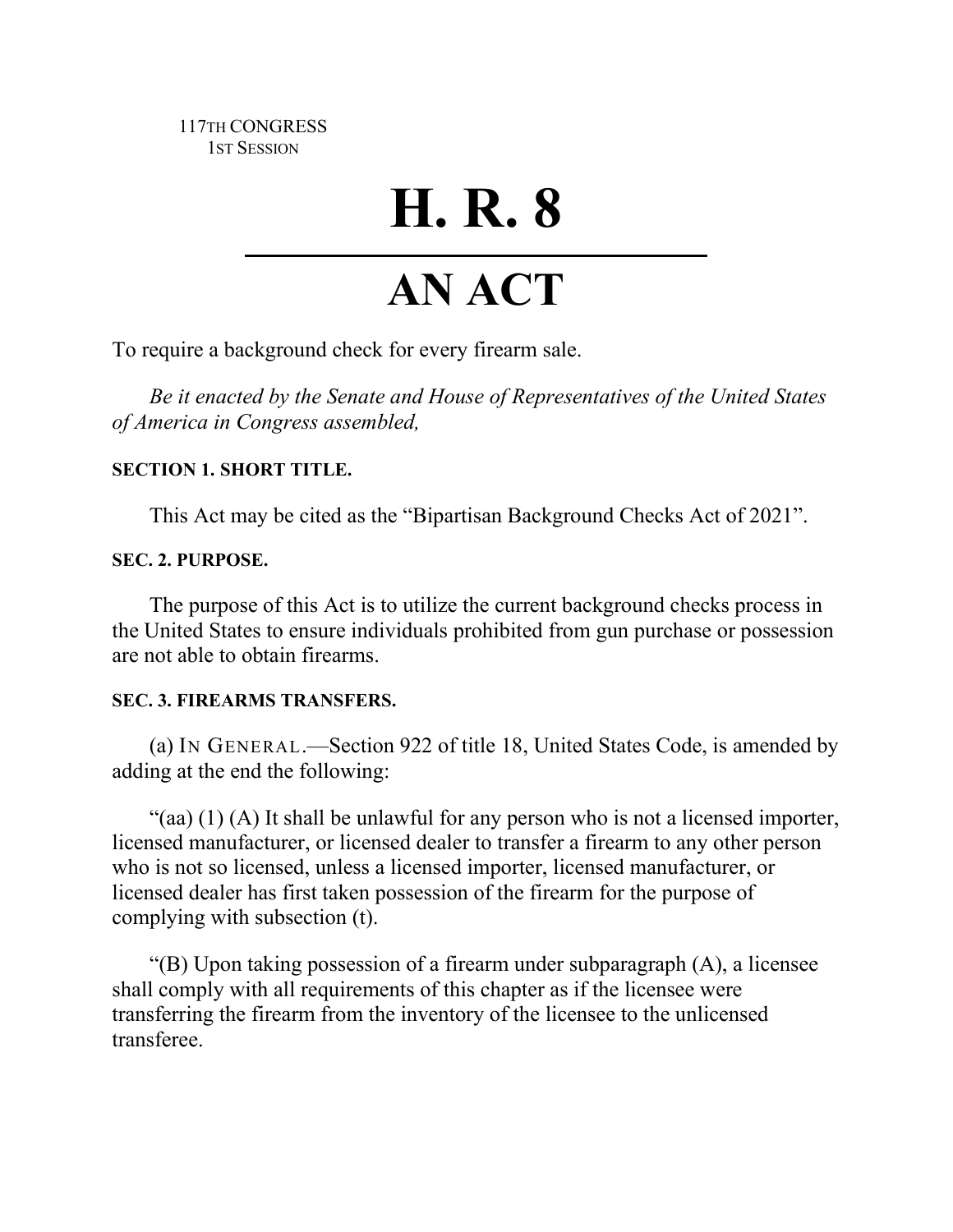"(C) If a transfer of a firearm described in subparagraph  $(A)$  will not be completed for any reason after a licensee takes possession of the firearm (including because the transfer of the firearm to, or receipt of the firearm by, the transferee would violate this chapter), the return of the firearm to the transferor by the licensee shall not constitute the transfer of a firearm for purposes of this chapter.

"(2) Paragraph  $(1)$  shall not apply to-

"(A) a law enforcement agency or any law enforcement officer, armed private security professional, or member of the armed forces, to the extent the officer, professional, or member is acting within the course and scope of employment and official duties;

"(B) a transfer or exchange (which, for purposes of this subsection, means an in-kind transfer of a firearm of the same type or value) that is a loan or bona fide gift between spouses, between domestic partners, between parents and their children, including step-parents and their step-children, between siblings, between aunts or uncles and their nieces or nephews, or between grandparents and their grandchildren, if the transferor has no reason to believe that the transferee will use or intends to use the firearm in a crime or is prohibited from possessing firearms under State or Federal law;

"(C) a transfer to an executor, administrator, trustee, or personal representative of an estate or a trust that occurs by operation of law upon the death of another person;

"(D) a temporary transfer that is necessary to prevent imminent death or great bodily harm, including harm to self, family, household members, or others, if the possession by the transferee lasts only as long as immediately necessary to prevent the imminent death or great bodily harm, including harm to self, and the harm of domestic violence, dating partner violence, sexual assault, stalking, and domestic abuse;

"(E) a transfer that is approved by the Attorney General under section [5812](http://uscode.house.gov/quicksearch/get.plx?title=26§ion=5812) of the Internal Revenue Code of 1986; or

"(F) a temporary transfer if the transferor has no reason to believe that the transferee will use or intends to use the firearm in a crime or is prohibited from possessing firearms under State or Federal law, and the transfer takes place and the transferee's possession of the firearm is exclusively—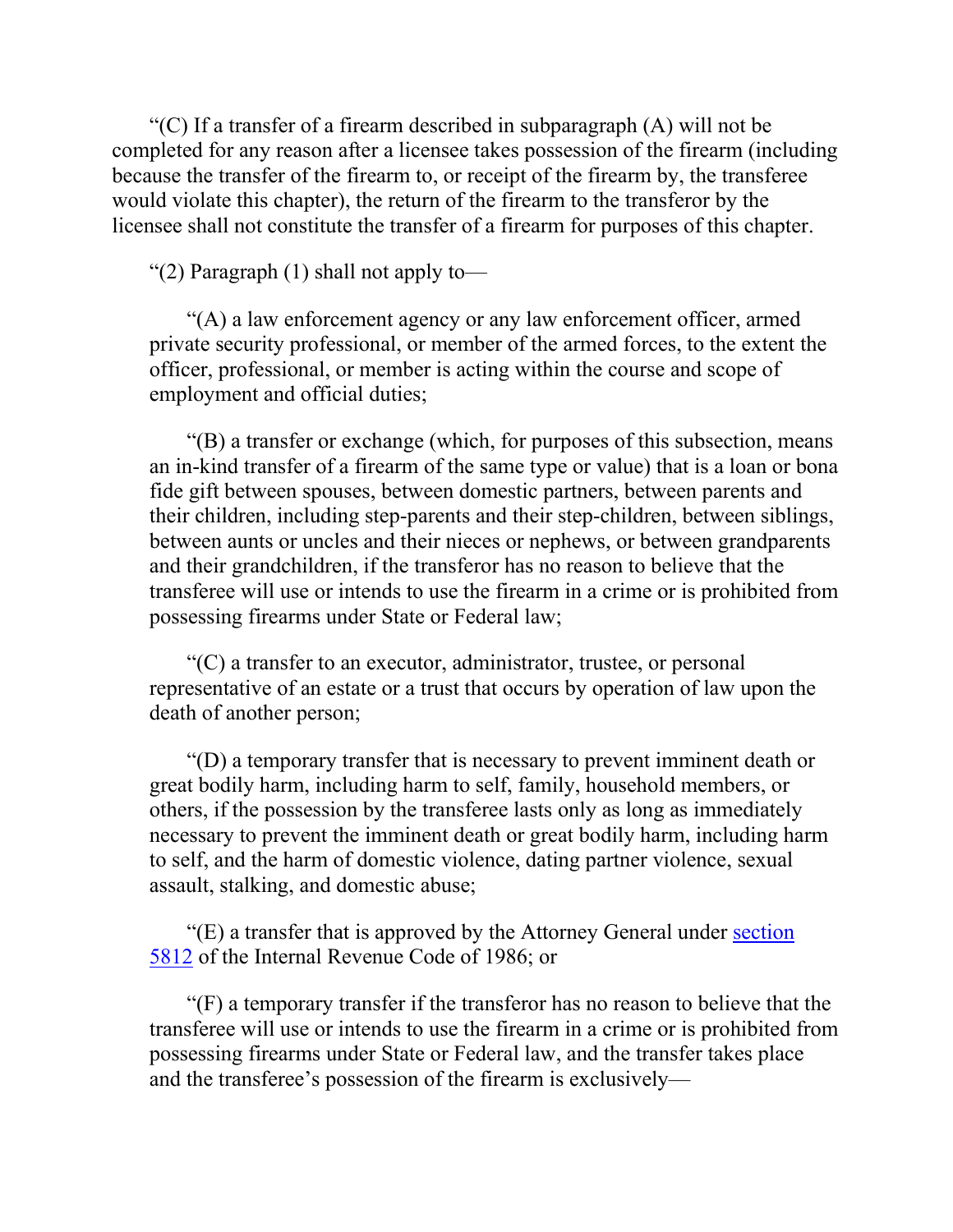"(i) at a shooting range or in a shooting gallery or other area designated for the purpose of target shooting;

"(ii) while reasonably necessary for the purposes of hunting, trapping, pest control on a farm or ranch, or fishing, if the transferor—

"(I) has no reason to believe that the transferee intends to use the firearm in a place where it is illegal; and

"(II) has reason to believe that the transferee will comply with all licensing and permit requirements for such hunting, trapping, pest control on a farm or ranch, or fishing; or

"(iii) while in the presence of the transferor.

"(3) It shall be unlawful for a licensed importer, licensed manufacturer, or licensed dealer to transfer possession of, or title to, a firearm to another person who is not so licensed unless the importer, manufacturer, or dealer has provided such other person with a notice of the prohibition under paragraph (1), and such other person has certified that such other person has been provided with this notice on a form prescribed by the Attorney General.

"(4) The Attorney General shall make available to any person licensed under this chapter both Spanish and English versions of the form required for the conduct of a background check under subsection (t) and this subsection, and the notice and form required under paragraph (3) of this subsection.".

(b) AMENDMENT TO SECTION  $924(a)$ . Section  $924(a)(5)$  of title 18, United States Code, is amended by striking "(s) or (t)" and inserting "(s), (t), or  $(aa)$ ".

(c) RULES OF INTERPRETATION.—Nothing in this Act, or any amendment made by this Act, shall be construed to—

(1) authorize the establishment, directly or indirectly, of a national firearms registry; or

(2) interfere with the authority of a State, under section 927 of title 18, United States Code, to enact a law on the same subject matter as this Act.